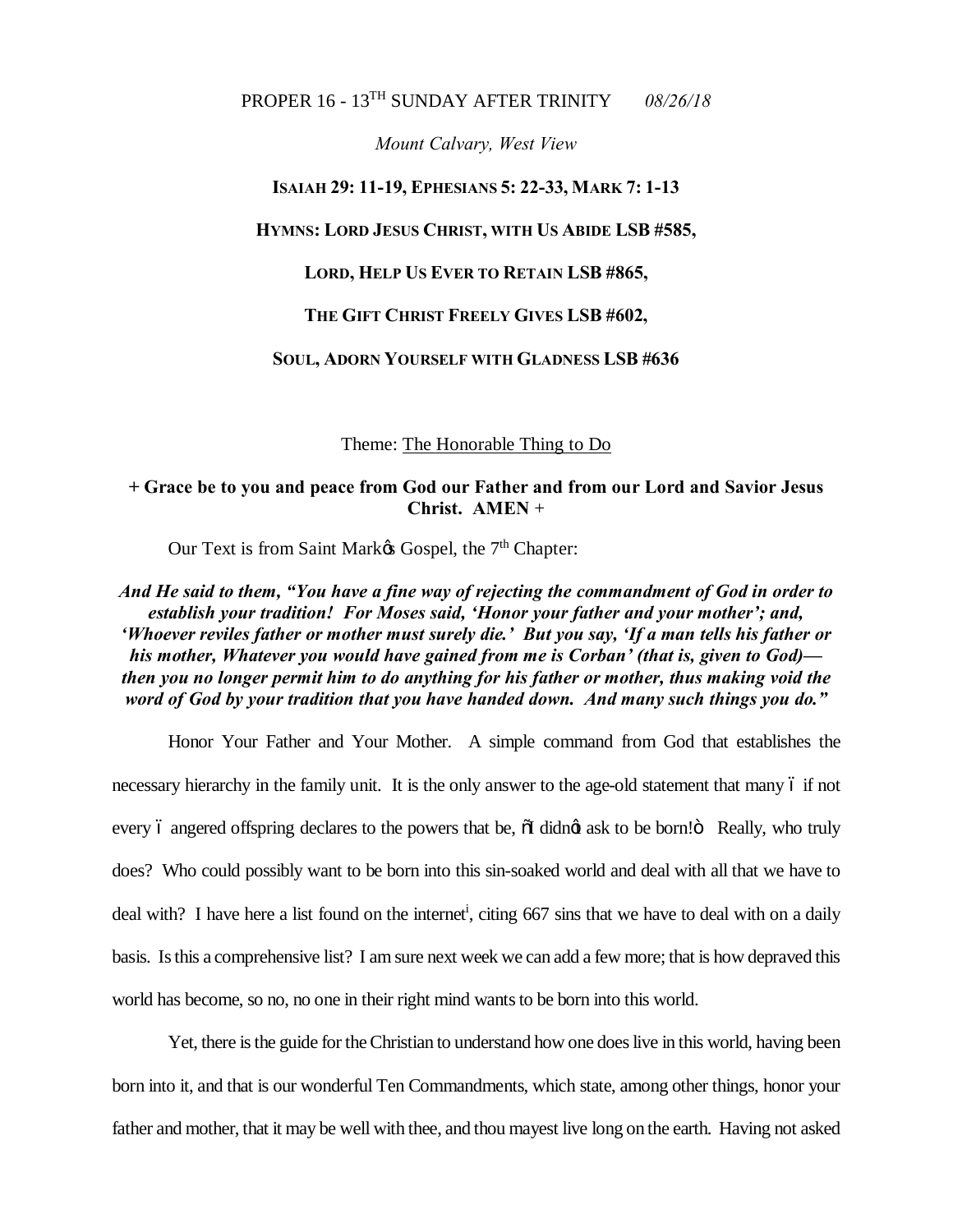to be born, who wants to stay longer, but the command is still there. We need to honor the authorities of every kind, or you will not last long on this earth. Better yet, if you do obey the ruling authorities, you will enjoy your life more and your time on this earth will be more bearable. That is more like it! A reason for living! Taking care of your family, especially mom and dad are crucial to a happy life, and quite rewarding.

Ah, but there is a catch. As those wonderful bumper stickers explain,  $\delta I$  can only satisfy one person at a time, and today is not your day. Tomorrow is not looking good either. This is what the Jews were saying to their moms and dads when they were making a choice to take care of loved ones at the nursing home or donating to the temple for their basement repairs. There is only so much money to go around, and I cangt take care of mom and dad and provide for the church donation needs so, sorry mom, sorry dad, God is the winner here. Cannot upset the BIG GUY.

The sad thing is, Korban is just a human tradition to set aside the special offering, and not allow anyone else to use it. Godøs law was to honor Father and Mother. The taking care of another human being far outweighs an untouchable CD in the local bank. Yet, the Jews failed to impress this upon the people, which is why Jesus explained,  $\delta Y$ *[Ou no longer permit him to do anything for his father or mother, thus making void the word of God by your tradition that you have handed down.* You violate God taw, so you can enforce your own, is what Jesus is saying. He is also saying so much more is the problem when He goes on with the accusation,  $\tilde{o}$ *And many such things you do.* $\ddot{o}$ 

This still goes on today. Every sin is justified by the rules I make for myself. Does not matter if God has a rule or not, sinful man justifies his existence by setting rules that make him come out on top. I want to satisfy my craving for companionship. God has a rule that there is no sex before marriage. That is number 6 on the big board, but that does not matter, says sinful man,  $\delta I$  do what I want. $\delta$  When there is a marriage, God asked the woman to be submissive, as to the Lord. Sinful Women say,  $\delta$ Oh no. No man tells me what to do!" God also tells the husband to love the wife like Christ loved the church and gave Himself up for her. Sinful Man says,  $\ddot{\text{o}}$  would if she did her part! $\ddot{\text{o}}$  What a world we live in. Like I said,

-2-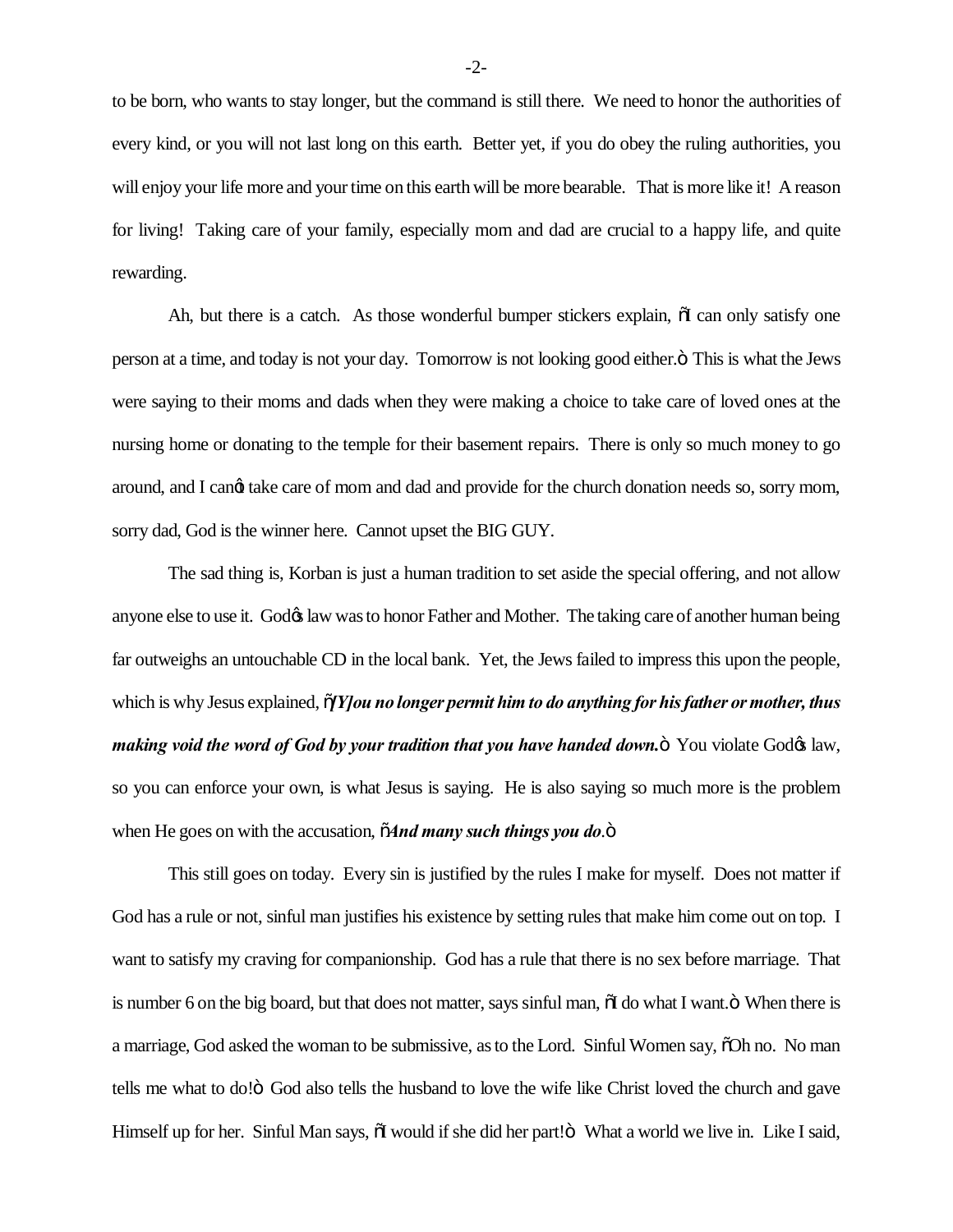who wants to be born into this mess?

I know somebody. Jesus was born into this mess, and we are so much the better that He has. Jesus willfully gave up His seat at the right hand of God to be born of a virgin, lived a life with all its hardships and problems, and preached a Word that the world refused to her nor understand. Yet He did it all, even enduring shame and death upon a cross, willfully, just so that you can be released from this world by faith alone, and through the forgiveness gracefully given, enter into eternal life with Him after this world is ended.

But its not an exclusive future offer He presents to you, but a current reality as well. With the forgiveness you have in Christ Jesus, you really can come to the knowledge of the wisdom of God in understanding why He makes the rules as He does, and by grace follow them. With forgiveness in one another, you wives can submit to your husbands, you husbands can love your wives unconditionally, and you single people can resist temptation because you love yourself, cherish the gift God has given you, and understand life is not lived for self but for others; even if you havengt met that special other yet.

Once the New Man comes forth, it truly does live for service to God and man. Even though Ephesians 5 centers around marriage, and the commitment a man and woman have in holy matrimony as a reflection of Christ $\alpha$  love for His Church Universal, it is the same in our relationships with one another in all things. If I withhold love, care and concern for another human being regardless of the reason, I am not giving them honor as God asked me to do. Honor Father and mother is closely linked to commandment 8,  $\delta$ Do not bear false witness against thy neighbor. $\ddot{\text{o}}$  We should honor every creature of God, for they are all our brothers and sisters in creation. As such they are family, and we should not seek to hurt nor harm them, (Wait, that is number 6,) we should not seek to betray nor slander, but speak well of them, treat them with respect, even if they have not earned it, and put the best construction on everything. If we all did this, what a wonderful world we would have.

So, it begins within the family unit, with husband and wife loving one another even as Christ has loved the Church. Let each one of us love his wife as himself, and let the wife see that she respects her

-3-